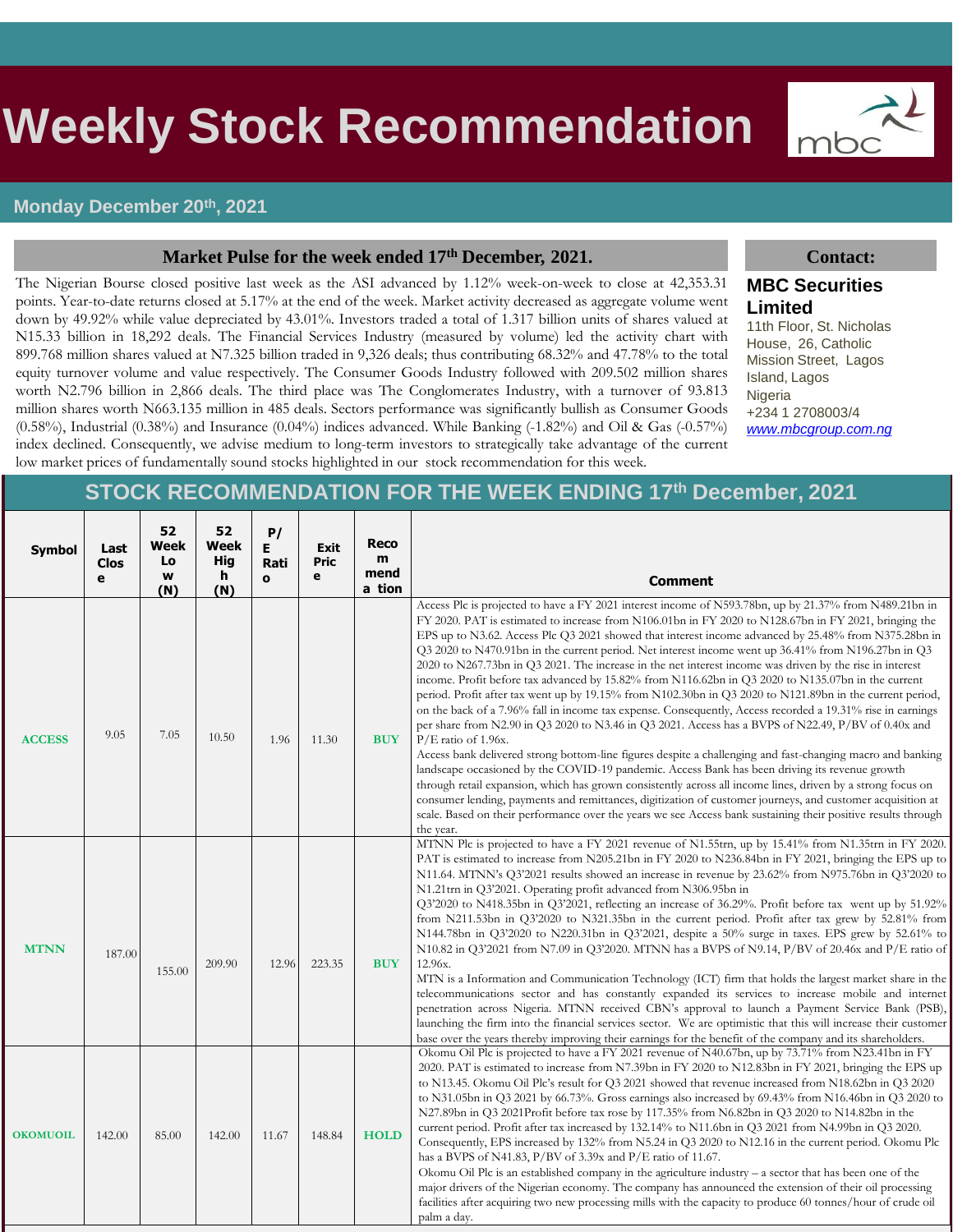# **WEEKLY STOCK RECOMMENDATION**

| Symbol          | Las<br>t | 52<br>Week<br>Low<br>(N) | 52<br>Week<br><b>Hig</b><br>h | P/<br>E | Е<br>$\pmb{\mathsf{x}}$ | <b>Recom</b><br>menda<br>tion | <b>Comment</b>                                                                                                                                                                                                                                                                                                                                                                                                                                                                                                                                                                                                                                                                                                                                                                                                                                                                                                                                                                                                                                                                                                                                                                                                                                                                                                                                                                                                                                                                                                                                                       |
|-----------------|----------|--------------------------|-------------------------------|---------|-------------------------|-------------------------------|----------------------------------------------------------------------------------------------------------------------------------------------------------------------------------------------------------------------------------------------------------------------------------------------------------------------------------------------------------------------------------------------------------------------------------------------------------------------------------------------------------------------------------------------------------------------------------------------------------------------------------------------------------------------------------------------------------------------------------------------------------------------------------------------------------------------------------------------------------------------------------------------------------------------------------------------------------------------------------------------------------------------------------------------------------------------------------------------------------------------------------------------------------------------------------------------------------------------------------------------------------------------------------------------------------------------------------------------------------------------------------------------------------------------------------------------------------------------------------------------------------------------------------------------------------------------|
| <b>MAYBAKER</b> | 4.10     | 3.11                     | <u>(M)</u><br>5.18            | 6.03    | 5.63                    | <b>BUY</b>                    | Maybaker Plc is projected to have a FY 2021 revenue of N12.79bn, up by 36.23% from N9.39bn in FY<br>2020. PAT is estimated to increase from N964.56 million in FY 2020 to N1.31bn in FY 2021, bringing<br>the EPS up to N0.76.<br>Maybaker Q3 2021 results showed an increase in revenue by 25.26% from N6.44bn in Q3 2020 to N8.06<br>bn in Q3 2021. Operating profit advanced from N1.14 billion in Q3 2020 to N1.49 billion in Q3 2021,<br>reflecting an increase of 30.80%. Finance cost increased by 43.29% to N187 million in Q3 2021 from<br>N131 million while Interest income increased by 106.58% from N10 million in Q3 2020 to N20.66<br>million in Q3 2021. PBT went up by 29.44% from N1 billion in Q3 2020 to N1.30 billion in the current<br>period, despite a 24% increase in Administrative Expenses. PAT grew by 29.44% from N681.73 million<br>in Q3 2020 to N882.43 million in Q3 2021, despite a 29% surge in taxes. EPS grew by $31\%$ to N0.51 in<br>Q3 2021 from N0.39 in Q3 2020. Maybaker has a BVPS of N4.12, $P/BV$ ratio of 1.00x and $P/E$ ratio of<br>$6.03x$ .<br>May & Baker Plc has recorded a boost in revenues from its pharmaceutical unit in 2021 compared to<br>2020 considering the rise in revenues of pharmaceutical companies due to COVID-19. May & Baker<br>Nigeria Plc's operations have also been aided by its joint venture with the Federal Government of<br>Nigeria in inaugurating the Biovaccines Nigeria Ltd and the N10 billion fund provided by the Federal<br>Government for vaccine production in Nigeria. |
| <b>UBA</b>      | 8.05     | 6.75                     | 9.25                          | 2.05    | 10.57                   | <b>BUY</b>                    | UBA Plc is projected to have a FY 2021 interest income of N450.96bn, up by 5.40% from N427.86bn in<br>FY 2020. PAT is estimated to increase from N113.77bn in FY 2020 to N119.19bn in FY 2021, bringing<br>the EPS up to N3.51.<br>UBA Plc Q3 2021 result showed that Interest income advanced by 8.38% from N317 bn in Q3 2020 to<br>N343bn in the current period. Net interest income increased by 23.25% to N229bn in Q3 2021 from<br>N186bn in Q3 2020. The increase in net interest income was driven by the rise in interest income and a<br>12.75% drop in the interest expense. Likewise, profit after tax advanced by 36.35% from N77bn in Q3<br>2020 to N104bn in Q3 2021 despite a 41.67% increase in tax expense. Consequently, earnings per share<br>went up by 36.11% from N2.16 in Q3 2020 to N2.94 in Q3 2021. UBA has a BVPS of N23.34, P/BV of<br>$0.34x$ and P/E ratio of 2.05x.<br>The bank remained well capitalized and determined to successfully drive financial inclusion to the<br>continent through its innovative products and vast network. Going forward in 2021, we expect<br>sustainability in the growth recorded as the economy begins to wear off the effect of the pandemic and<br>businesses begin to thrive through increased accessible credit as interest rates are expected to normalize<br>in the year.                                                                                                                                                                                                                    |
| <b>GUINNESS</b> | 39.00    | 16.05                    | 39.90                         | 5.27    | 39.09                   | <b>HOLD</b>                   | Guinness Plc is projected to have a Q2 2021 revenue of N86.9bn, up by 20.11% from N72.35bn in Q2<br>2020. PAT is estimated to increase from -N317 million in Q2 2020 to N4.45bn in Q2 2021, bringing the<br>EPS up to $N2.03$ .<br>Guinness Q1 2021 results showed an increase in revenue by 58.10% from N30.02bn in Q1 2020 to<br>N47.47bn in Q1 2021. Operating profit advanced from N586 million in Q1 2020 to N6.51bn in Q1 2021,<br>reflecting an increase of 1009%. Profit before tax went up by 1973% from -N317.48 million in Q1 2020<br>to N5.95bn in the current period. Profit after tax grew by 580% from $-N841.65$ million in Q1 2020 to<br>N4.04bn in Q1 2021. EPS grew by 586% to N1.85 in Q1 2021 from -N0.38 in Q1 2020. Guinness has a<br>BVPS of N36.18, P/BV of 1.08x and P/E ratio of 5.27x.<br>Guinness Nigeria is a brewery giant and a total beverage company which caters to alcohol and non-<br>alcohol drinkers thereby maximizing its consumer reach with its strong, diversified portfolio of brands.<br>As seen in their FY 2020 results, rising inflation negatively affected the cost of production in the sector,<br>trapping the firm and its counterparts in loss positions. Guinness was able to take advantage of the full<br>opening of trade channels, boosting sales volume. We expect them to maintain the growth momentum<br>and get back to pre-pandemic levels soon.                                                                                                                                                    |
| <b>FIDELITY</b> | 2.54     | 2.08                     | 2.80                          | 2.07    | 3.17                    | <b>BUY</b>                    | Fidelity Plc is projected to have a FY 2021 interest income of N223.24bn, up by 8.80% from N205.18bn<br>in FY 2020. PAT is estimated to increase from N28.03bn in FY 2020 to N30.5bn in FY 2021, bringing<br>the EPS up to $N1.05$ .<br>Fidelity Bank Q3 2021 results showed that interest income advanced by 3.73% from N132.47 bn in Q3<br>2020 to N137.41 bn in the current period. Net interest income decreased by 13.39% to N64.96bn in Q3<br>2021 from N75bn in Q3 2020. Profit before tax increased by 31.40% from N21.35bn recorded in Q3<br>2020 to N28.05bn in the current period. Profit after tax increased by 29.93% from N20.41bn in Q3 2020<br>to N26.51bn in Q3 2021, despite a 63% surge in income tax expense. Earnings per share increased by<br>31.43% from N0.70 in Q3 2020 to N0.92 in the current period. Fidelity Bank has a BVPS of N9.76,<br>$P/BV$ of 0.26x and $P/E$ ratio of 2.07x.<br>Fidelity Bank is clearly becoming a leader among Tier 2 Banks. The bank has continued to sustain its<br>impressive run of financial performance following the strong half year results released. Fidelity Bank has<br>over the years implemented a retail digital banking strategy and that has continued to deliver, with the<br>bank on course to achieving double digits growth.                                                                                                                                                                                                                                                             |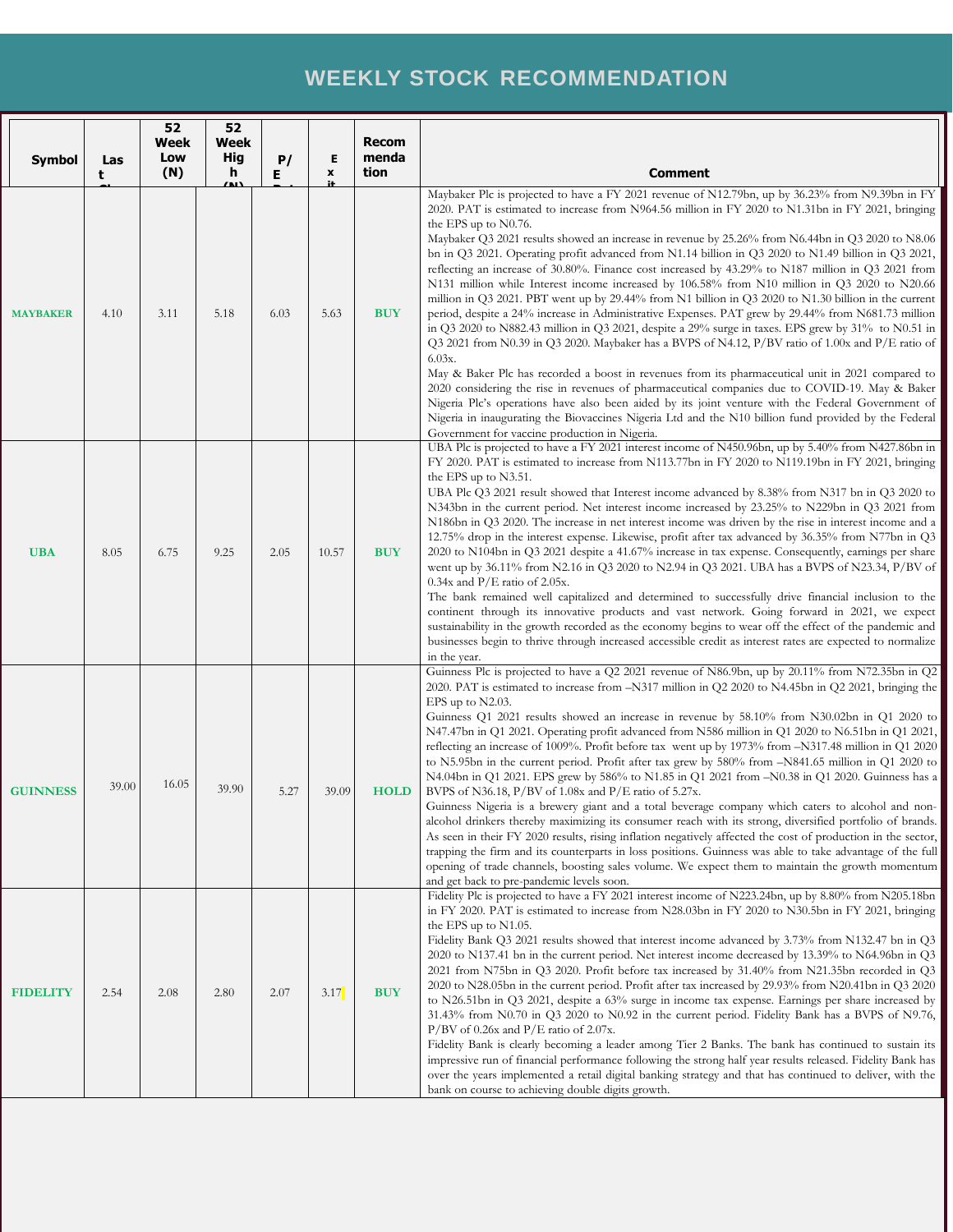| <b>WAPCO</b>      | 24.65 | 13.00 | 31.50 | 7.36 | 31.66 | <b>BUY</b> | Wapco Plc is projected to have a FY 2021 revenue of N272.36bn, up by 18.12% from<br>N230.57bn in FY 2020. PAT is estimated to increase from N37.19bn in FY 2020 to<br>N43.93bn in FY 2021, bringing the EPS up to N2.73.<br>Wapco Plc Q3 2021 results showed that revenue grew by 21.86% from N179bn in Q3'2020<br>to N219bn in Q3'2021. Similarly, gross profit went up by 13.53% to N63bn in Q3'2021 from<br>N56bn in Q3'2020. Profit from operations rose by $17.09\%$ from N41 bn in Q3'2020 to<br>N48bn in Q3'2021. Profit before tax grew by 28.02% to N43 bn in Q3'2021 from N34bn in<br>Q3'2020, on the back of a 25.30% decline in finance cost. Profit after tax rose by 43.26%<br>from N28bn in Q3'2020 to N40.39bn in Q3'2021. Consequently, Earnings per share<br>increased by $43.43\%$ , from N1.75 in Q3'2020 to N2.51 in Q3'2021. Wapco has a BVPS of<br>N23.83, P/BV of $1.03x$ and P/E ratio of 7.36x.<br>We are positive about the FY 2021 outlook for WAPCO, as the company continues to<br>restructure its balance sheet to improve performance. We also expect Cost of Sales growth to<br>come lower compare to revenue growth, hence, gross margin is expected to be strengthen.<br>The expectation for lower cost of sales rest on the back of the aggressive cost optimization<br>strategy that the company has embarked on since the beginning of the previous year.                                                  |  |
|-------------------|-------|-------|-------|------|-------|------------|--------------------------------------------------------------------------------------------------------------------------------------------------------------------------------------------------------------------------------------------------------------------------------------------------------------------------------------------------------------------------------------------------------------------------------------------------------------------------------------------------------------------------------------------------------------------------------------------------------------------------------------------------------------------------------------------------------------------------------------------------------------------------------------------------------------------------------------------------------------------------------------------------------------------------------------------------------------------------------------------------------------------------------------------------------------------------------------------------------------------------------------------------------------------------------------------------------------------------------------------------------------------------------------------------------------------------------------------------------------------------------------------------------------------------------------------------|--|
| <b>TRANSCORP</b>  | 0.98  | 0.74  | 1.40  | 4.08 | 1.50  | <b>BUY</b> | Transcorp Plc is projected to have a FY 2021 revenue of N117.55bn, up by 56.17% from<br>N75.27bn in FY 2020. PAT is estimated to increase from N3.79bn in FY 2020 to N17.96bn<br>in FY 2021, bringing the EPS up to N0.44. Transcorp Plc Q3 2021 results showed that<br>revenue grew by 57.39% from N54.38bn in Q3'2020 to N85.59bn in Q3'2021. Similarly, gross<br>profit went up by 73.24% to N39.37bn in Q3'2021 from N22.72bn in Q3'2020. Profit from<br>operations rose by 77.15% from N15.54bn in Q3'2020 to N27.53bn in Q3'2021. Profit before<br>tax grew by $600\%$ to N14.13bn in Q3'2021 from N2.02bn in Q3'2020. Profit after tax rose by<br>$671\%$ from N1.75bn in Q3'2020 to N13.47bn in Q3'2021. Consequently, Earnings per share<br>increased by 152.94%, from $-N0.34$ in Q3'2020 to N0.18 in Q3'2021. Transcorp has a BVPS<br>of N3.12, $P/BV$ of 0.31x and $P/E$ ratio of 4.08x.<br>Transcorp Plc is a conglomerate with strategic investments in the power, hospitality and<br>energy sectors – all these subsidiaries being leaders in their various areas. The power business<br>grew by 49% y-o-y and the hospitality business grew 115% showing continued success. We<br>expect the firm's scalability and sustainability strategy to help the firm achieve excellent in the<br>full year result as well.                                                                                                               |  |
| <b>FLOURMILLS</b> | 28.30 | 24.65 | 35.00 | 5.96 | 35.52 | <b>BUY</b> | Flourmills Plc is projected to have a Q3 2021 revenue of N828.61bn, up by 49.21% from<br>N555.34bn in Q3 2020. PAT is estimated to increase from N15.58bn in Q3 2020 to<br>N23.25bn in Q3 2021, bringing the EPS up to N5.67.<br>Flour Mill Plc's result for Q2 2021 showed that revenue increased from N355bn in Q2 2020<br>to N522bn in Q2 2021 by 47.23%. Gross earnings also increased by 8.20% from N50bn in<br>Q2 2020 to N54bn in Q2 2021. Finance cost dropped by 6.27% from N9.95bn in Q2 2020<br>to N9.32bn in Q2 2021. Profit before tax increased by 6.00% from N14.6bn in Q2 2020 to<br>N15.40bn in the current period. Profit after tax expanded by 6.00% to N10.52bn in the<br>current period from N9.90bn in Q2 2020. Consequently, Earnings per share went up by<br>4.29% from N2.33 in Q2 2020 to N2.43 in the current period. Flour Mill Plc has a BVPS of<br>N43.50, P/BV of $0.67x$ and P/E ratio of 5.96x.<br>Flourmill Plc has shown that the company's strong product offerings in the value segments<br>and their cost optimization strategies, helped offset the impact of the weakening consumer<br>spending in the economy, disruptions to the supply chain and the existing currency risks in<br>their export segment. Accordingly, their Food, Agro Allied and Sugar revenue segments grew<br>by 61%, 44% and 24%, respectively, as the company continues to deepen their market share<br>amidst competing brands. |  |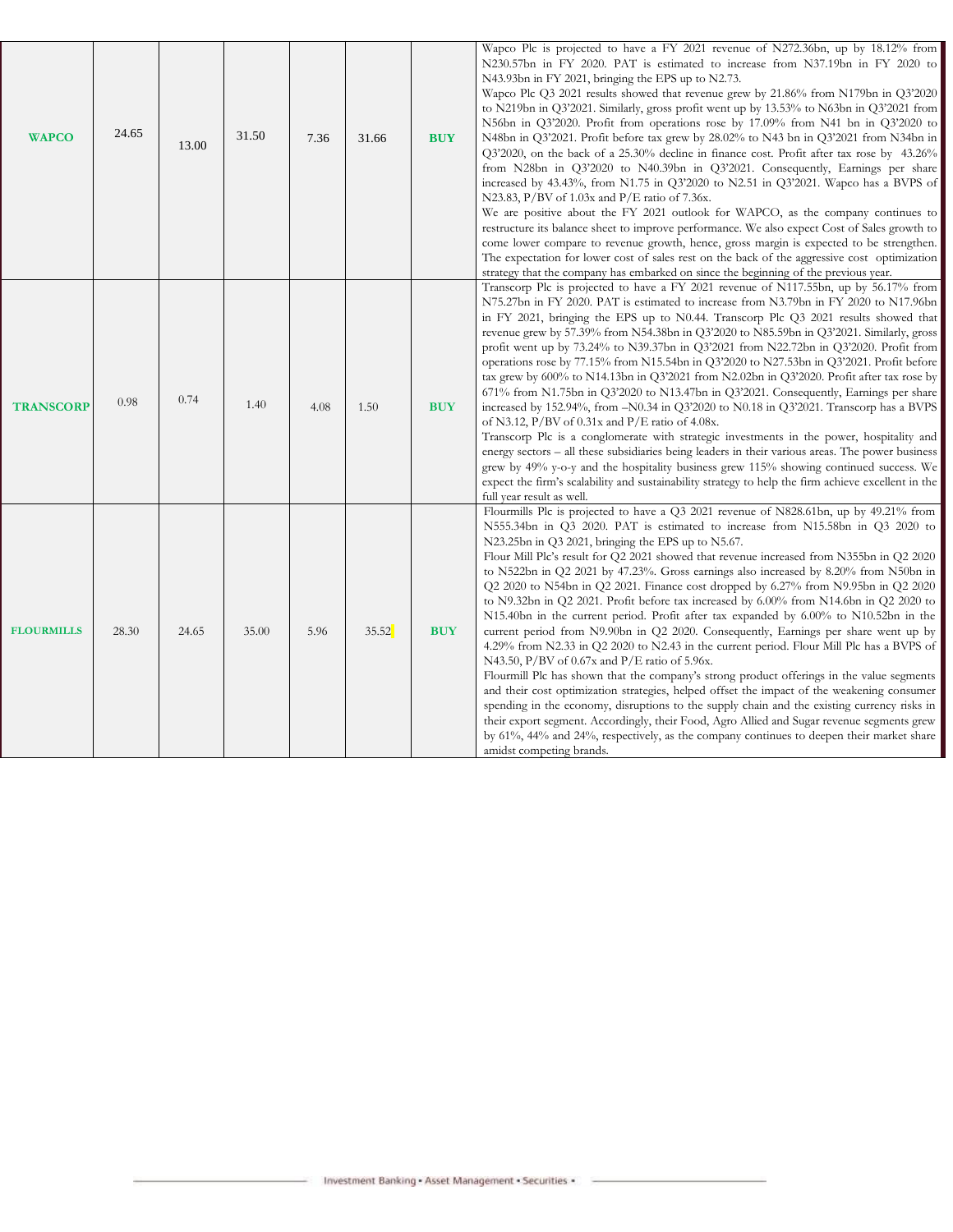## **EUROBONDS**

| <b>SYMBOL</b>             | <b>PRICE</b> | <b>COUPON</b> | <b>YIELD</b> | <b>MATURITY</b>  |
|---------------------------|--------------|---------------|--------------|------------------|
| <b>FIDELITYBANK</b>       | 104.75       | 10.50%        | 5.30%        | <b>OCT 2022</b>  |
| <b>ZENITH BANK PLC II</b> | 102.63       | 7.38%         | 1.73%        | MAY 2022         |
| <b>UBA PLC</b>            | 102.13       | 7.75%         | 4.75%        | <b>JUNE 2022</b> |
| <b>FBNH</b>               | 106.75       | 8.625%        | 6.61%        | <b>FEB 2025</b>  |
| <b>SEPLAT</b>             | 100.50       | 7.75%         | 7.61%        | <b>NOV 2026</b>  |
| <b>ACCESS</b>             | 100.10       | 6.125%        | 6.10%        | <b>MAR 2026</b>  |
|                           |              |               |              |                  |

# **MACRO ECONOMIC INDICATORS**

| <b>PARAMETER</b>              | <b>CURRENT</b> | <b>PREVIOUS</b> |
|-------------------------------|----------------|-----------------|
| GDP (%)                       | 4.03%          | 5.01%           |
| <b>NSE ASI (YTD)</b>          | 5.17%          | 4.00%           |
| <b>INFLATION (%)</b>          | 15.40          | 15.99           |
| <b>UNEMPLOYMENT (%)</b>       | 33.33          | 33.33           |
| <b>MPR (%)</b>                | 11.50          | 11.50           |
| <b>FX RESERVES (US \$ BN)</b> | 40.71          | 40.93           |
| <b>BRENT CRUDE (US \$)</b>    | 75.02          | 74.46           |

# **FIXED INCOME MARKET RATES**

| <b>TENOR</b> | $\begin{array}{c} \hline \textbf{1} & \textbf{1} & \textbf{1} & \textbf{1} & \textbf{1} & \textbf{1} & \textbf{1} & \textbf{1} & \textbf{1} & \textbf{1} & \textbf{1} & \textbf{1} & \textbf{1} & \textbf{1} & \textbf{1} & \textbf{1} & \textbf{1} & \textbf{1} & \textbf{1} & \textbf{1} & \textbf{1} & \textbf{1} & \textbf{1} & \textbf{1} & \textbf{1} & \textbf{1} & \textbf{1} & \textbf{1} & \textbf{1} & \textbf{1} &$ | <b>BBEVTAUS</b> |
|--------------|---------------------------------------------------------------------------------------------------------------------------------------------------------------------------------------------------------------------------------------------------------------------------------------------------------------------------------------------------------------------------------------------------------------------------------|-----------------|
|              |                                                                                                                                                                                                                                                                                                                                                                                                                                 |                 |

#### **TREASURY BILLS RATES**

| <b>91-DAY</b>  | $3.00\%$ - $3.50\%$ | $3.00\%$ - 3.50%  |
|----------------|---------------------|-------------------|
| <b>182-DAY</b> | $4.50\% - 6.00\%$   | $4.50\% - 5.00\%$ |
| 364-DAY        | 7.00% - 7.50%       | $6.50\% - 7.00\%$ |

#### **FGN BOND RATES**

| <b>FGN BOND</b><br>5-YEAF<br>FGN | 2.62% | <b>12.72%</b> |
|----------------------------------|-------|---------------|
| 10-YEAR<br><b>FGN BOND</b>       | 3.02% | 13.36%        |

**The contents of this publication serve as a matter of information only and do not represent an advice to buy or sell stock. MBC Securities Limited does not bear liability for trading actions based on information contained in this publication. For further enquires please call +234-1-2708003-4, or E-mail us at [enquiries@mbcgroup.com.ng](mailto:enquiries@mbcgroup.com.ng) and [infor@mbcgroup.com.ng](mailto:infor@mbcgroup.com.ng)**

Investment Banking . Asset Management . Securities .